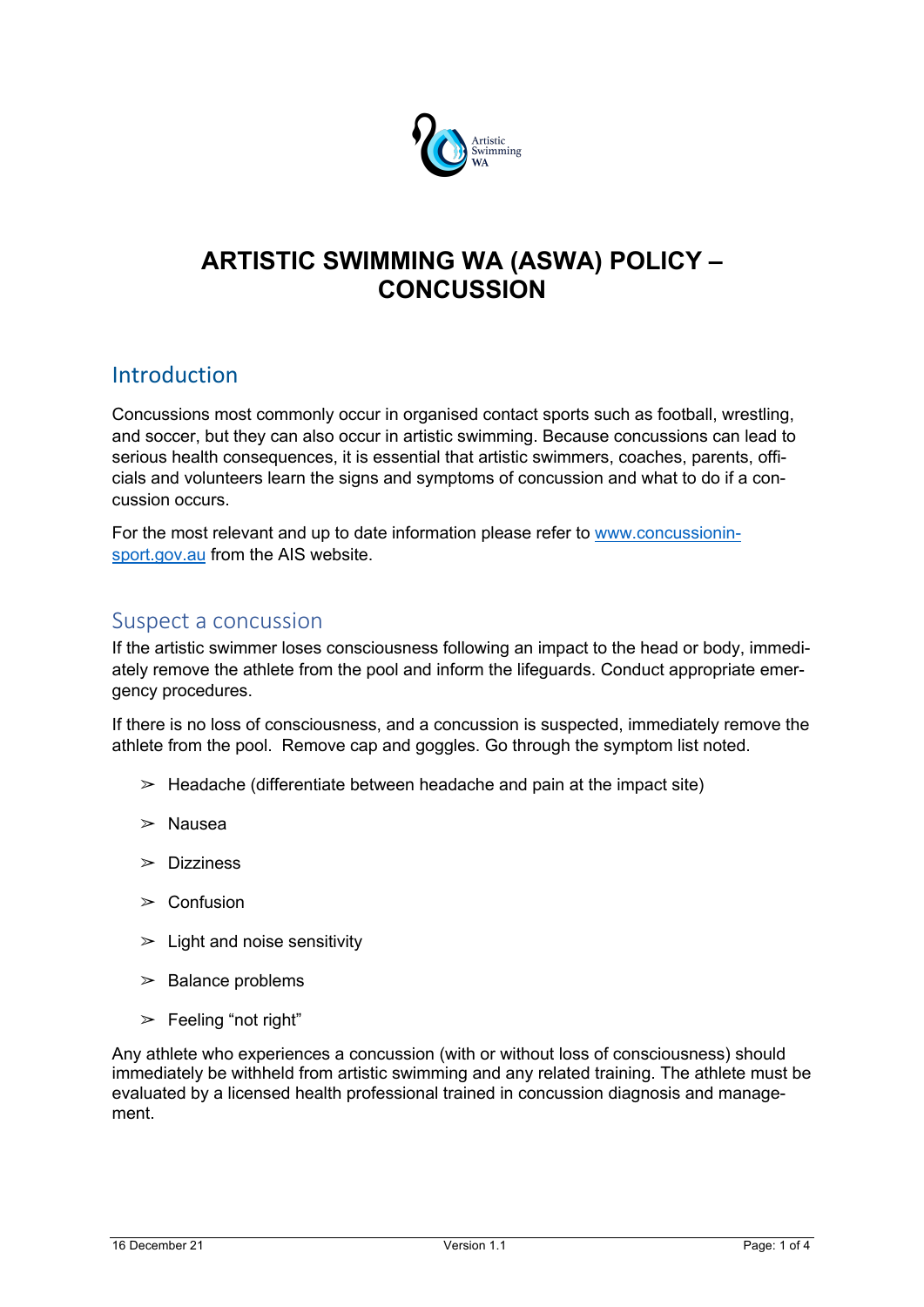If the athlete does not display concussion-related symptoms, please ask the athlete to remain poolside and continue to monitor the athlete every 10-15 minutes as symptoms can occur over time. If the athlete has no symptoms at the end of the training session, inform the parent/guardian that an impact has occurred and advise them to continue monitoring the athlete for symptoms at home for the next 24 hours. If symptoms develop, the athlete should be evaluated by a licensed health professional trained in concussion management.

## Returning to artistic swimming

The return to artistic swimming and progression to full activity is to be led by a health care provider who is trained and experienced in concussion management.

It is highly recommended that the physician can directly communicate with the coach in directing return to sport and providing step-by-step guidance.

To facilitate this communication, ASWA recommends that athletes and parents give the physician supervising the care of the patient written or verbal consent to communicate with the relevant coaching staff and club officials as required.

Once the athlete's symptoms have resolved to baseline with daily activity, the athlete should follow a stepped return to artistic swimming according to protocol.

Medical clearance in the form of a medical certificate signed by a physician is required to progress from through the stages of return (see below).

Within each stage, activity is introduced and increased gradually. The athlete should be symptom-free for 24 hours before progressing to the next stage.

If at any stage the athlete experiences a recurrence of symptoms of concussion, the athlete needs to return to the previous level of activity until the symptoms resolve and should not try to progress for at least 24 hours.

Each step may take a minimum of one day, depending on the duration or recurrence of symptoms.

Athletes will progress through the following stages at differing rates. Communication between the coaching staff and the healthcare provider(s) in charge of the athlete's care is important and should be emphasised.

| <b>Stage</b> | <b>Home Activity</b>                                                                                                                                                                                                                             | <b>Physical Activity</b>                                                                                                                                                                                                                                                  |
|--------------|--------------------------------------------------------------------------------------------------------------------------------------------------------------------------------------------------------------------------------------------------|---------------------------------------------------------------------------------------------------------------------------------------------------------------------------------------------------------------------------------------------------------------------------|
| No activity  | • Rest quietly, nap and sleep as<br>much as needed.<br>• Avoid bright light if bothersome.<br>• Drink plenty of fluids and eat<br>healthy foods every 3-4 hours.<br>• Avoid "screen time" (text, com-<br>puter, cell phone, TV, video<br>games). | • Walking short distances to get<br>around is acceptable.<br>• Passive flexibility and breathing<br>exercises are acceptable but do<br>not hold breath for more than 10<br>seconds.<br>• No exercise of any kind that in-<br>creases heart rate.<br>$\bullet$ No driving. |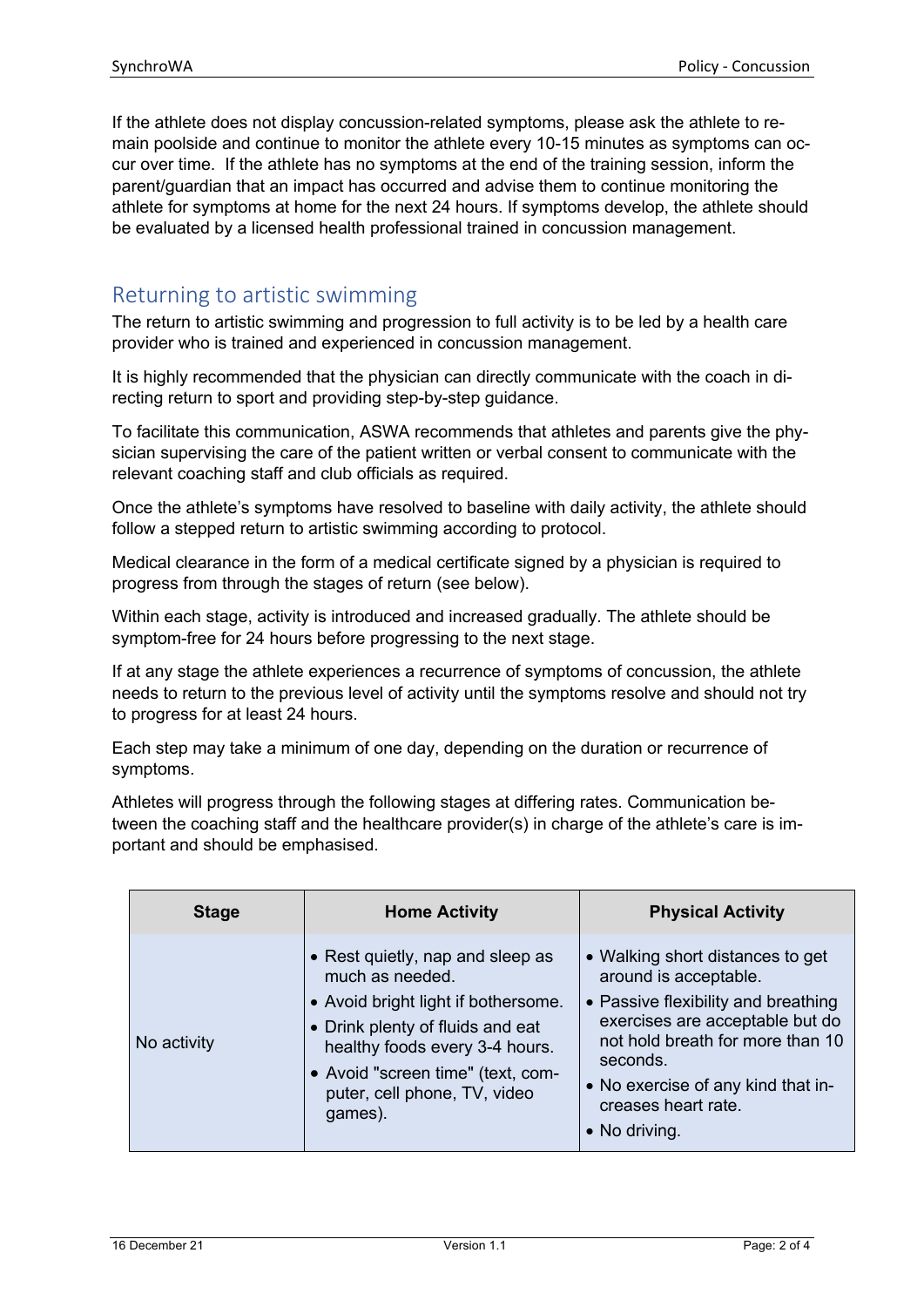| <b>Stage</b>                 | <b>Home Activity</b>                                                                                                                                                                                                                                                                      | <b>Physical Activity</b>                                                                                                                                                                                                                                                                                                                                                                                                                                                                                                                               |
|------------------------------|-------------------------------------------------------------------------------------------------------------------------------------------------------------------------------------------------------------------------------------------------------------------------------------------|--------------------------------------------------------------------------------------------------------------------------------------------------------------------------------------------------------------------------------------------------------------------------------------------------------------------------------------------------------------------------------------------------------------------------------------------------------------------------------------------------------------------------------------------------------|
| Light aerobic exer-<br>cise  | • Allow 8-10 hours of sleep per<br>night.<br>• Avoid napping.<br>• Drink lots of fluids and eat<br>healthy foods every 3-4 hours.<br>• "Screen time" less than 1 hour a<br>day.<br>• Spend limited social time with<br>friends outside of school.<br>• Avoid bright light and loud noise. | • Light physical activity, like walk-<br>ing, biking, kick with kickboard -<br>but stop if neck hurts.<br>• Limit water time.<br>• No inversions or breath holds<br>more than 10 seconds.<br>• Aerobic Activity up to 70% Max<br>Heart Rate.<br>• No resistance training.<br>• Continue passive flexibility.<br>• Add active flexibility and exten-<br>sion exercises.<br>• Light core strengthening (i.e.<br>plank).<br>• Wear sunglasses and ear plugs<br>to practice.<br>• No memorisation of routines.<br>• Avoid sharp, rapid head move-<br>ment. |
| Sport specific exer-<br>cise | • Allow 8-10 hours of sleep per<br>night. Avoid napping.<br>• Drink lots of fluids and eat<br>healthy foods every 3-4 hours.<br>• "Screen time" less than 1 hour a<br>day.<br>• Spend limited social time with<br>friends outside of school.                                              | • Gradually increase aerobic activ-<br>ity -allow some head movement.<br>• Jogging.<br>• Swimming all strokes (no flip-<br>turn).<br>• Re-introduce artistic swimming<br>specific drills (no inversions).<br>• Horizontal sculling.<br>• Ballet Legs.<br>• Eggbeater and body boosts.<br>• Land-drill.<br>• No pattern.<br>• No resistance training or high<br>impact cardio.<br>• Continue flexibility and extension<br>exercises.                                                                                                                    |